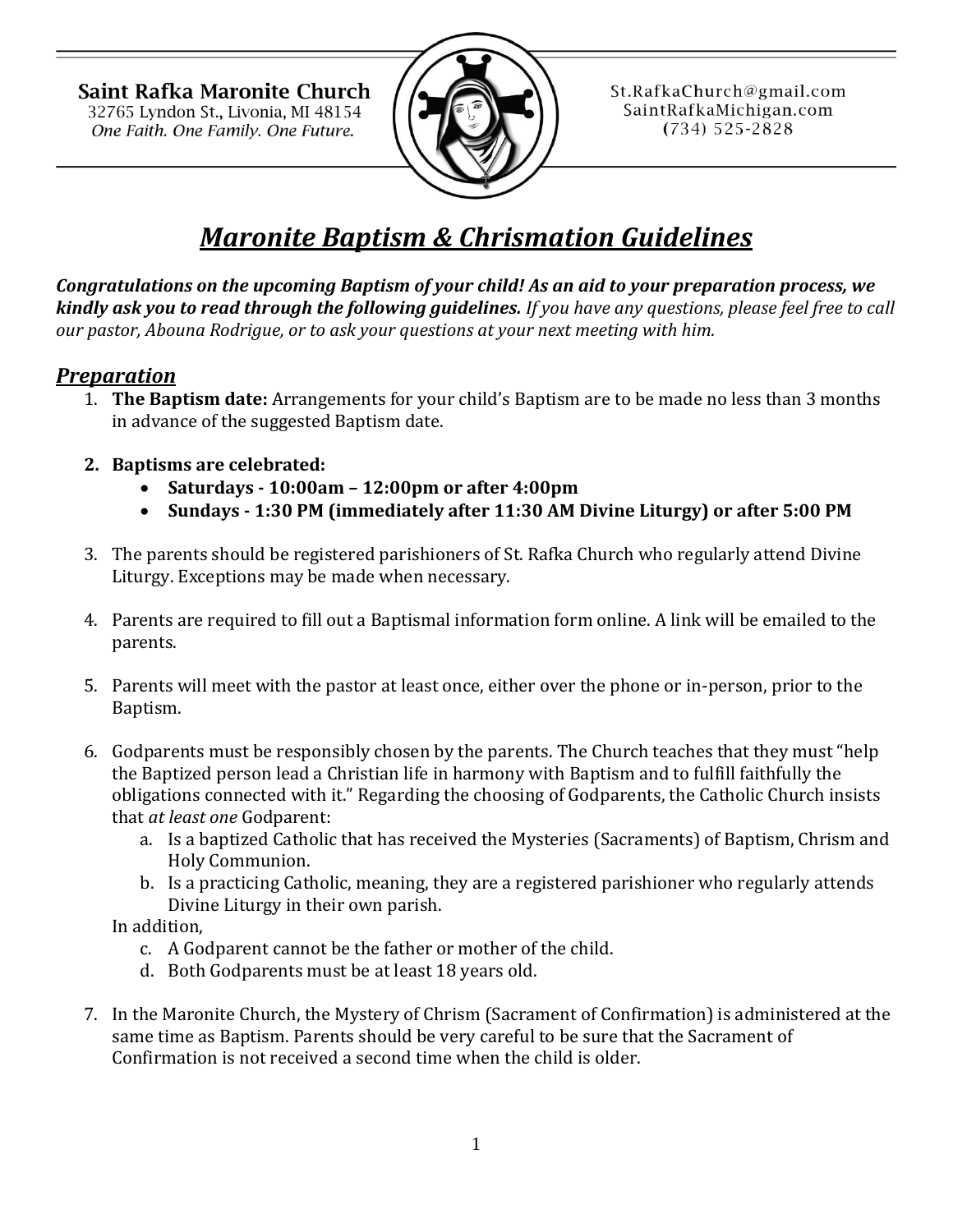Saint Rafka Maronite Church 32765 Lyndon St., Livonia, MI 48154 One Faith. One Family. One Future.



St.RafkaChurch@gmail.com SaintRafkaMichigan.com  $(734) 525 - 2828$ 

## *Instructions for the day of the Baptism*

- 1. Please bring the child dressed in their normal outfit/clothes.
- 2. After the child is baptized, they will be invited to be clothed in white.
- 3. Please bring a clean white towel for the baptism which will be used to dry the child's head after the baptism.
- 4. A baptismal candle will be given to the parents at the baptism.
- 5. The church will provide candles for the procession at the end of the baptism ritual. Some parents opt to buy candles of their choosing.

## *Special Considerations*

- 1. Other priests, relatives or friends of the couple, may join our pastor in celebrating your child's Baptism with the pastor's approval.
- 2. St. Rafka Church is smoke-free. Smoking and/or the consumption of any alcoholic beverages are absolutely prohibited. No beverages, except water, are to be brought into the church.
- 3. **Suggested offering -** St Rafka sets no fees for religious ceremonies. However, it is customary to make an offering to the parish on the occasion of a Baptism as a token of gratitude for God's blessings and favors upon you. Another offering may be given to the priest(s) performing the Baptism. There is no set amount for these at-will gifts.
- 4. The Baptism is to **begin on time.**
- 5. **Photography** in church must not distract from the Baptism. Additional pictures may be taken before or after the Baptism.
- 6. The use of video equipment is restricted to some designated area in the church. **No video or pictures are to be taken from the Altar area.**
- 7. Please **reduce unnecessary talk** and commotion in the church before and after the Baptism